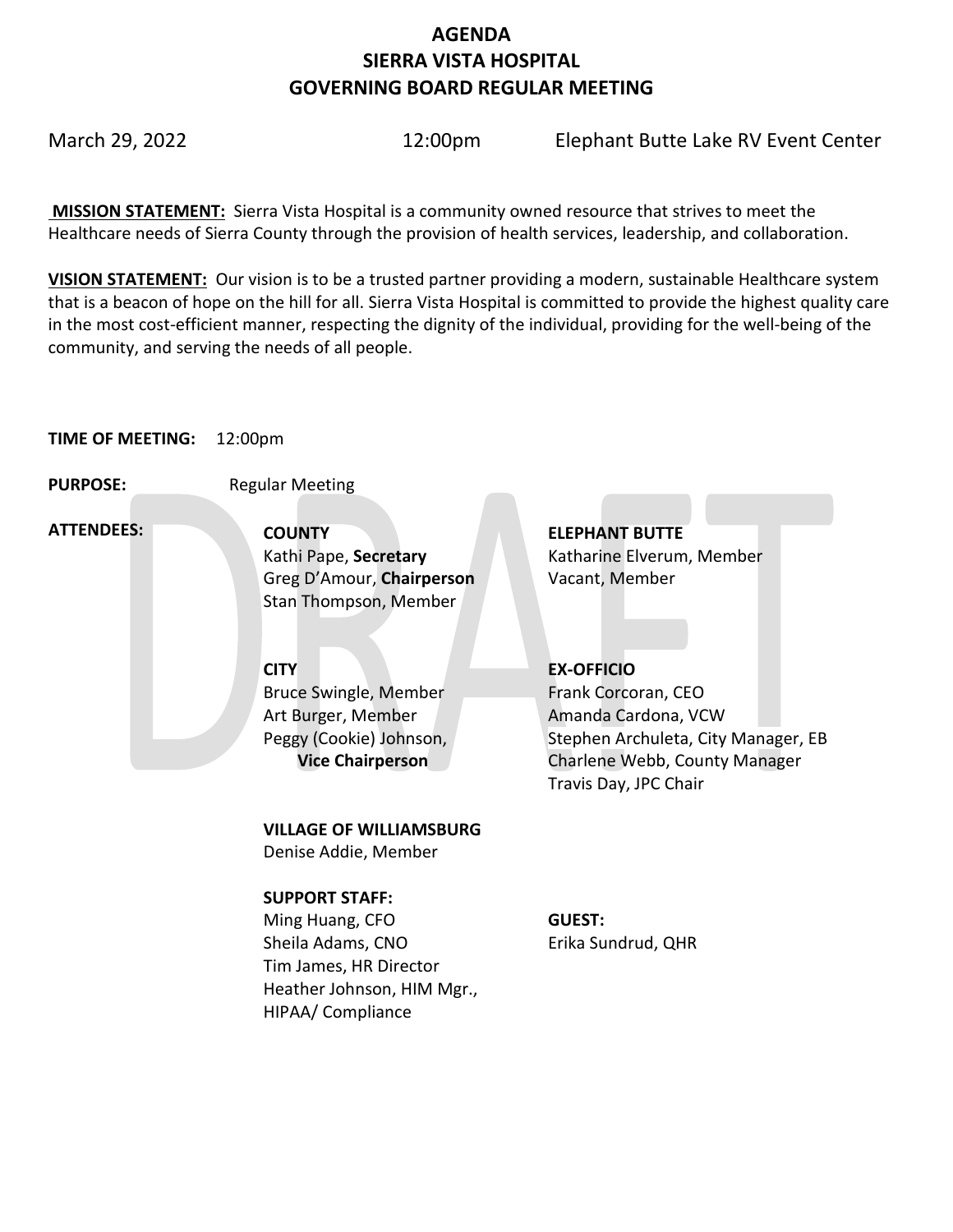| <b>AGENDA ITEMS</b>     | <b>PRESENTER</b>          | <b>ACTION REQUIRED</b>      |
|-------------------------|---------------------------|-----------------------------|
| 1. Call to Order        | Greg D'Amour, Chairperson |                             |
| 2. Pledge of Allegiance | Greg D'Amour, Chairperson |                             |
| 3. Roll Call            | Jennifer Burns            | <b>Quorum Determination</b> |
| 4. Approval of Agenda   | Greg D'Amour, Chairperson | Amend/Action                |

**"Are there any items on this agenda that could cause a potential conflict of interest by any Governing Board Member?"**

| 5. Approval of minutes                       | Greg D'Amour, Chairperson |              |
|----------------------------------------------|---------------------------|--------------|
| A. March 7, 2022 Special Meeting Minutes     |                           | Amend/Action |
| B. February 22, 2022 Regular Meeting Minutes |                           | Amend/Action |

 **6. Public Input** – No public input will be called for during this meeting as allowed by Section 10-15-1 Formation of Public Policy: A. State Policy on Open Meetings page 6.

#### **7. Old Business**- None

#### **8. New Business**- None

#### **9. Finance Committee- Cookie Johnson, Chairperson**

| A. February Financial Report       | Ming Huang, CFO     | Report/Action |
|------------------------------------|---------------------|---------------|
| <b>B. Retirement Match Payment</b> | Ming Huang, CFO     | Report        |
| C. Consolidated Builders Estimate  | Frank Corcoran, CEO | Report/Action |
| D. Siemens Service Quote           | Frank Corcoran, CEO | Report/Action |
| E. Non-Urgent Transport Van        | Frank Corcoran, CEO | Report/Action |
| F. IT Management Proposals         | Frank Corcoran, CEO | Report/Action |
| 1. QHR                             |                     |               |
| 2. VACO                            |                     |               |

- 3. Mandry
- 4. Healthcare Triangle
- 5. ABBA

#### **10. Board Quality Committee- Denise Addie, Chairperson**

A. Policy Review:  $\blacksquare$ 

1. Suicide Prevention and Risk Assessment #280-01-132 Sheila Adams, CNO Columbia-Suicide Severity Rating Scale

# **11. Joint Conference Committee- Stan Thompson, Chairperson**

A. No report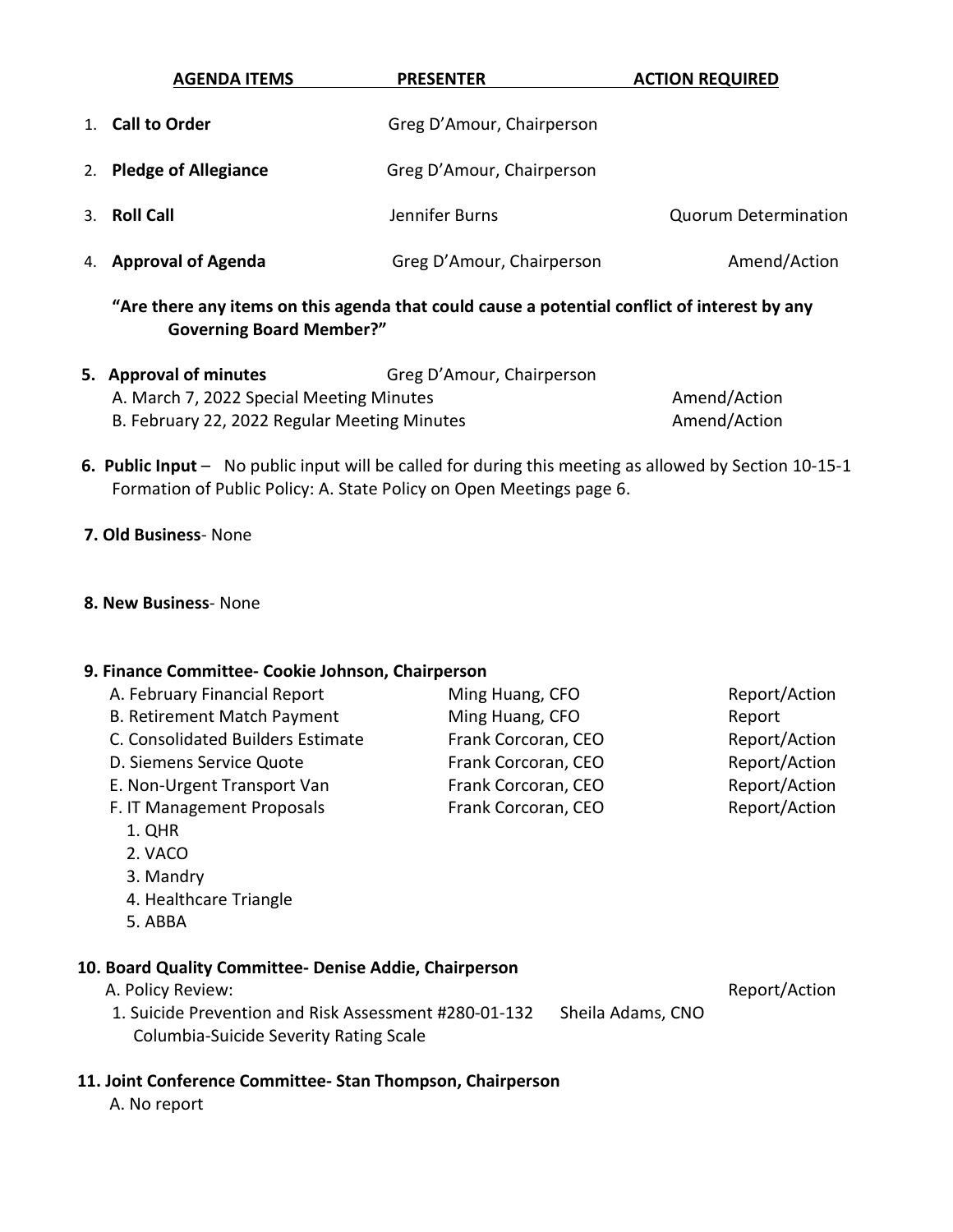# **3 |** Page

## **12. Administrative Reports**

| A. Human Resources | Tim James, HR Director    | <b>Discussion</b> |
|--------------------|---------------------------|-------------------|
| B. CNO Report      | Sheila Adams, CNO         | Discussion        |
| C. CEO Report      | Frank Corcoran, CEO       | <b>Discussion</b> |
| D. Governing Board | Greg D'Amour, Chairperson | Discussion        |
|                    |                           |                   |

## **Motion to Close Meeting:**

 **13.** Executive Session – In accordance with Open Meetings Act, **NMSA 1978, Chapter 10, Article 15, Section 10-15-1 (H) 2, 7, and 9 including credentialing under NM Review Organization Immunity Act, NMSA Section 41-2E (8) and 41-9-5 the Governing Board will vote to close the meeting to discuss the following items:** 

Heather Johnson, HIM Mgr.

| 10-15-1 (H) 2 Limited Personnel Matters    |                     |
|--------------------------------------------|---------------------|
| A. Provider Update                         | Frank Corcoran, CEO |
| <b>B.</b> Credentials                      | Frank Corcoran, CEO |
| Not renewing or appointing                 |                     |
| Robert Mullan, MD (Podiatrist, Las Cruces) |                     |
|                                            |                     |

# **10-15-1 (H) 7 Attorney Client Privilege/ Pending Litigation**

| A. Risk Report- |
|-----------------|
|-----------------|

# **10-15-1 (H) 9 - Strategic and long-range business plans**

| A. Laboratory Update                    | Frank Corcoran, CEO |
|-----------------------------------------|---------------------|
| <b>B. COVID Restrictions Discussion</b> | Greg D'Amour, Chair |
| C. QHR Report to Board, February        | Erika Sundrud, QHR  |

 **Roll Call to Close Meeting:** Jennifer Burns

# **14. Re-Open Meeting** – As required by **Section 10-15-1(J), NMSA 1978 matters discussed in executive session were limited only to those specified in the motion to close the meeting.**

| 10-15-1 (H) 2 Limited Personnel Matters                                        | Report/Action |
|--------------------------------------------------------------------------------|---------------|
| A. Provider Update                                                             |               |
| <b>B.</b> Credentials                                                          |               |
| Not renewing or appointing                                                     |               |
| Robert Mullan, MD (Podiatrist, Las Cruces)                                     |               |
| 10-15-1 (H) 7 Attorney Client Privilege/ Pending Litigation<br>A. Risk Report- | Report/Action |
| 10-15-1 (H) 9 - Strategic and long-range business plans                        | Report/Action |
| A. Laboratory Update                                                           |               |
| <b>B. COVID Restrictions Discussion</b>                                        |               |
| C. QHR Report to Board, February                                               |               |